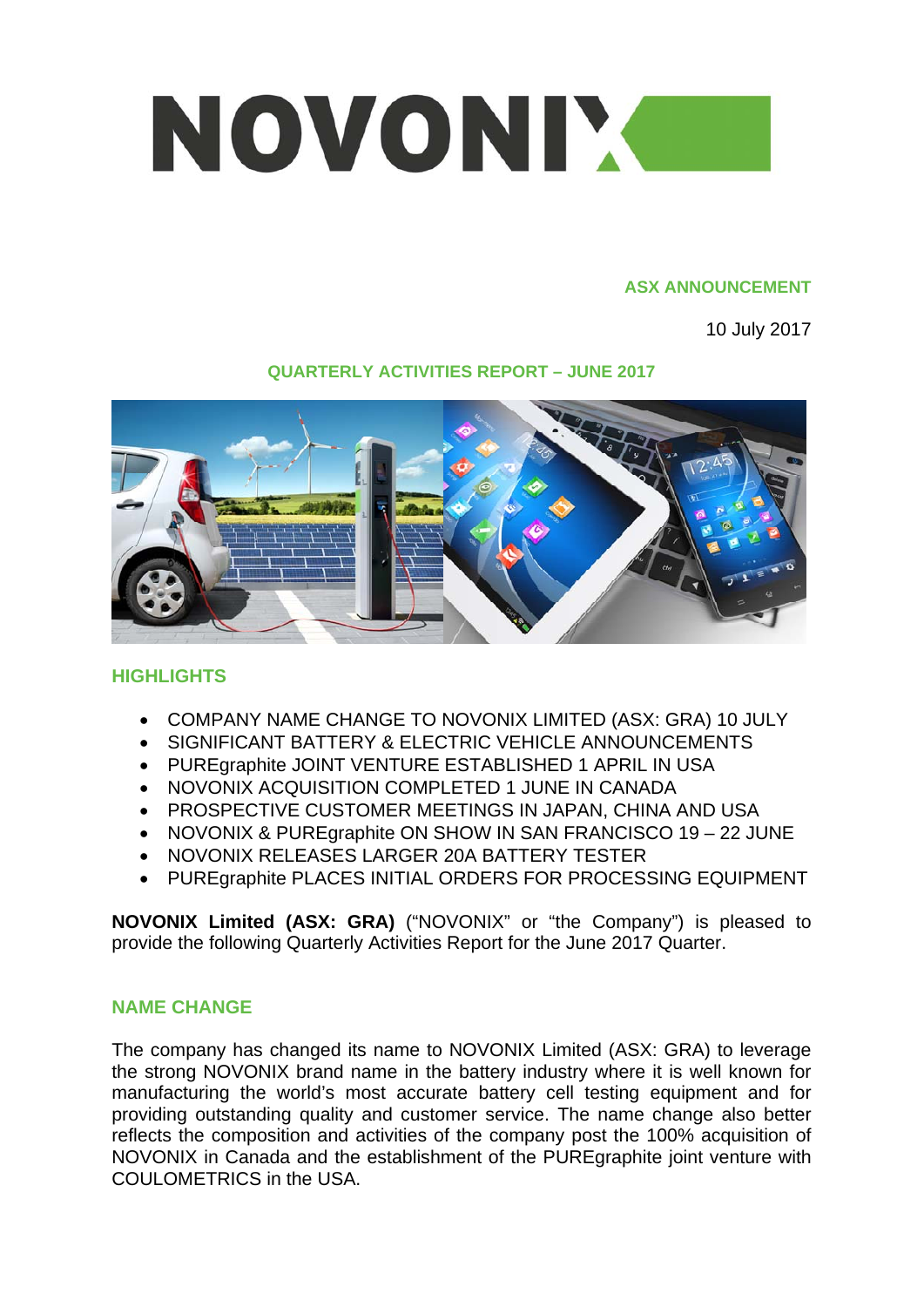# NOVONIM

The name change was approved by shareholders on 10 July 2017.

## **BATTERY & ELECTRIC VEHICLE ANNOUNCEMENTS**

There were a number of significant announcements relevant to the lithium-ion battery and electric vehicle markets during the quarter.

On 7 July 2017 TESLA CEO Elon Musk and South Australian Premier Jay Weatherill announced that TESLA will build the world's largest grid battery which will be 100MW and three times more powerful than any existing system.

On 6 July 2017. France's Ecology Minister Nicolas Hulot announced that France will end sales of petrol and diesel vehicles by 2040 as part of an ambitious plan to meet its targets under the Paris climate accord.

On 5 July 2017 Håkan Samuelsson, Volvo Cars president and chief executive announced that from 2019, all new Volvo cars will have electric or hybrid engines making Volvo the first of the major car companies to commit to phasing out the internal combustion engine and going all-electric.

Volvo's decision comes after German legislative bodies moved to ban petrolpowered cars from sale by 2030, providing a window into potential future regulations across the European Union.

On 28 April 2017 Volkswagen CEO Matthias Muller announced Volkswagen to be the auto manufacturer to take EVs from a niche market to mainstream. Volkswagen has announced it plans to build 2-3 million electric vehicles each year by 2025 and it will invest more than \$10 billion in electric cars up to 30 different models over the next five years.

#### **OPERATIONS**

A summary of operational activities for PUREgraphite, NOVONIX Battery Testing Services Inc., and the Mount Dromedary graphite project follows: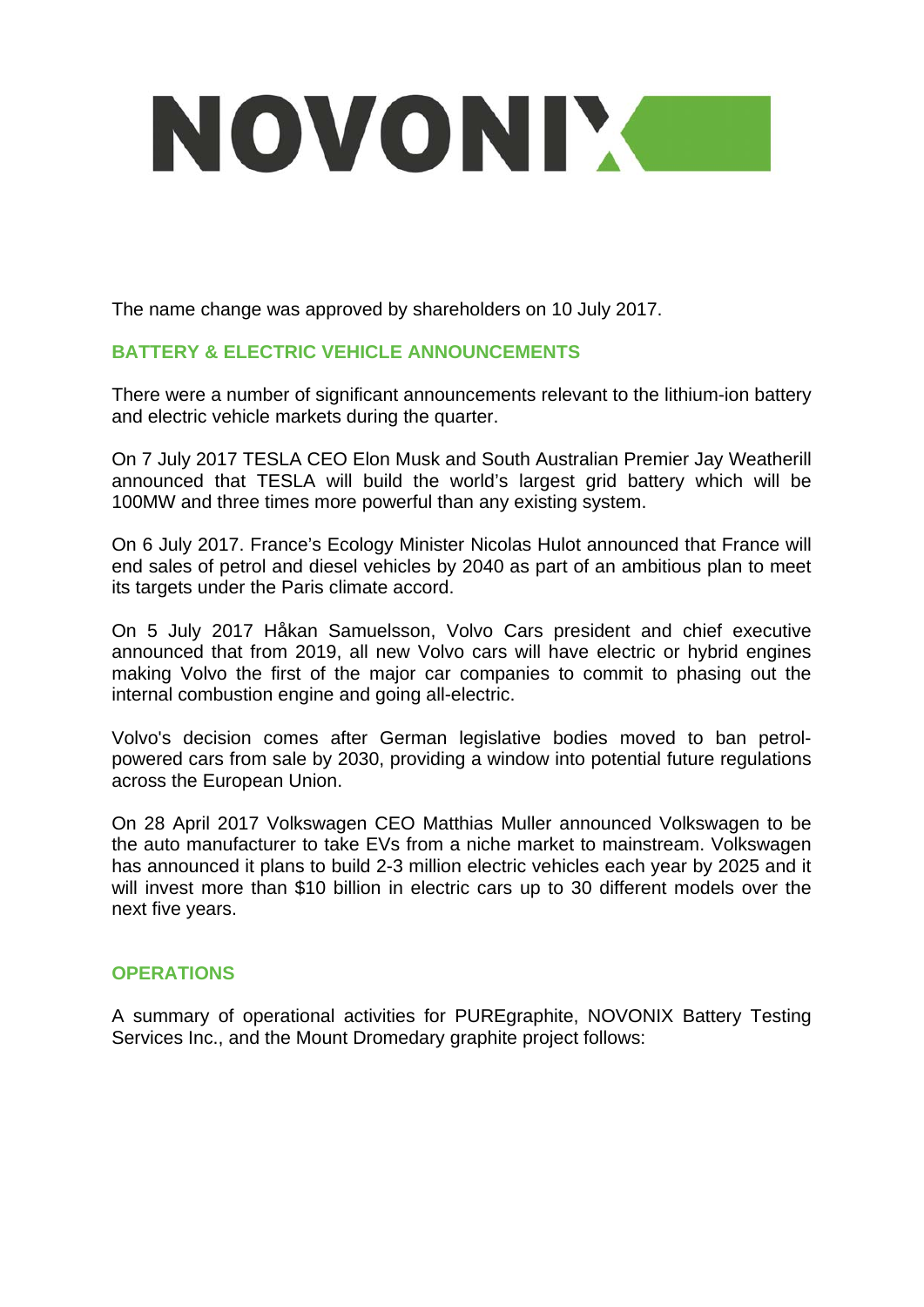

1 April 2017 marked the official commencement of an exclusive joint venture between NOVONIX and COULOMETRICS, called PUREgraphite, to establish commercial production and sales of ultra-high purity and high-performance anode materials for lithium-ion batteries.

PUREgraphite is being led by Dr Edward Buiel (founder of COULOMETRICS) in the role of CEO and is leveraging the existing facilities, staff and capabilities of the COULOMETRICS organisation to enable rapid deployment of the business plan. This has enabled operations to commence immediately without the need to establish a team or premises.

A priority for PUREgraphite is to advance plant design and equipment selection for the initial targeted 1,000 tpa production capacity and to place equipment orders some with lead times up to six months.

This activity is advancing well, has involved assessment of international equipment supply options and many long lead time critical items of equipment have already been ordered.

PUREgraphite is focused on producing what we hope will be the highest performance anode materials in the world aimed at meeting the most demanding lithium-ion battery applications which includes electric vehicle applications. Electric vehicle applications demand a much higher performance lithium-ion battery than consumer electronics which have significantly lower demands and implications for battery performance and longevity.

PUREgraphite's ultra-high purity high-performance anode materials are a complex formulation of modified artificial and natural graphite precursor materials combined with other additives/compounds.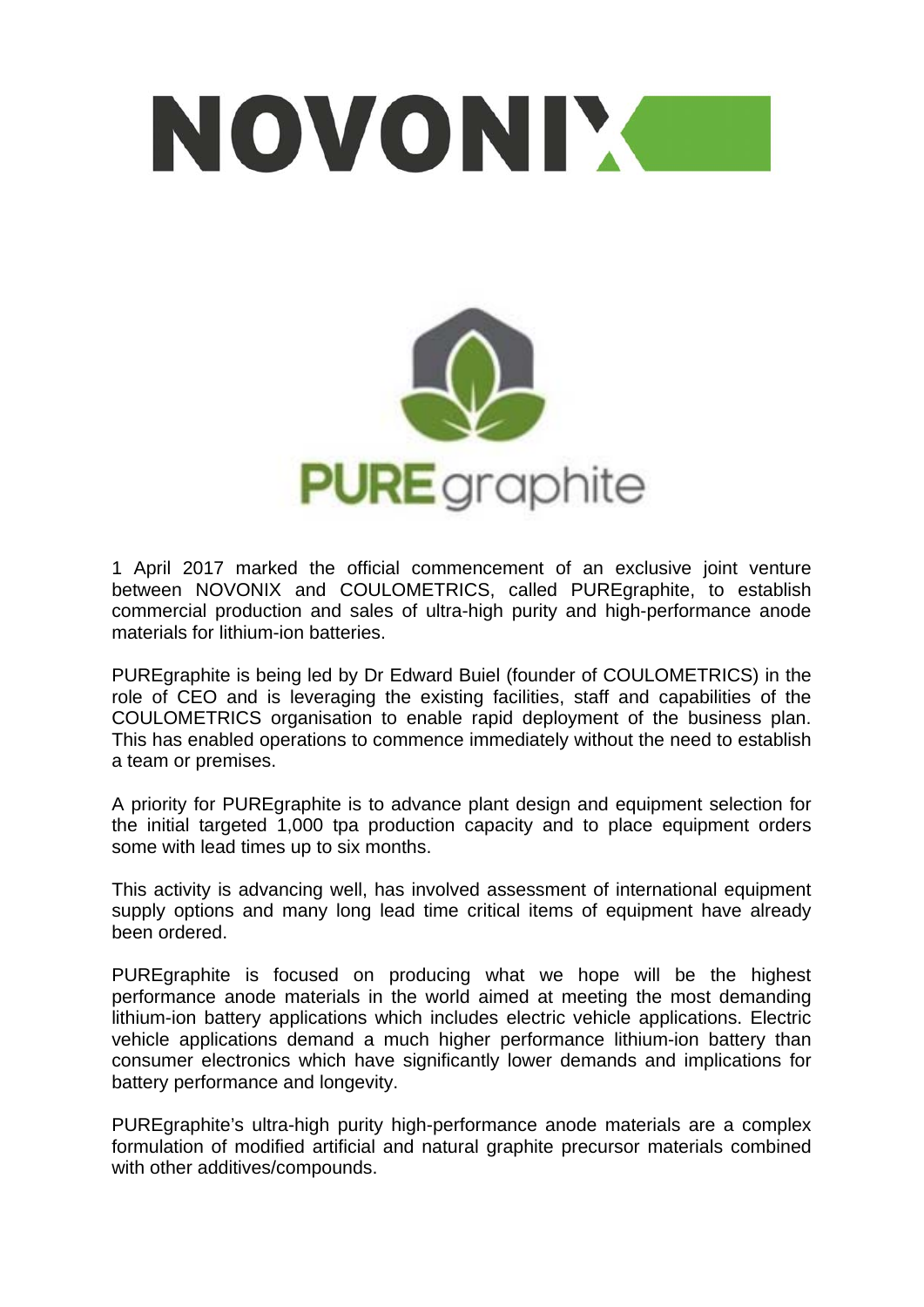# NOVONIX

PUREgraphite has made considerable progress in assessing natural and artificial graphite supply options from around the world leveraging the extensive global knowledge of sources within the COULOMETRICS organisation.

Full scale battery cell testing and benchmarking of our anode materials is another key work stream of PUREgraphite. The results of these test and benchmark programs will be critical in marketing our anode materials to customers and fast tracking where possible customer product qualification processes.

PUREgraphite was on show for the first time at the Advanced Automotive Battery Conference (aabc) in San Francisco in June which is a premier automotive battery event in the world attended by most of the large automakers, EV battery makers and battery component suppliers from around the world. Our PUREgraphite CEO, Dr Edward Buiel, presented at the conference sharing hard data and information on the importance of graphite anode materials in determining the performance and life of an EV battery and information on our PUREgraphite anode materials supply business.

During the quarter meetings were held in the USA, China and Japan to update prospective customers on the joining of forces between ourselves and COULOMETRICS and the formation of the PUREgraphite joint venture in the USA, along with our plans to establish commercial production capacity this fiscal year.

PUREgraphite is maintaining its target of having commercial scale production by the end of the calendar year and ramping up to 1,000 tpa by the end of the fiscal year.

Running in parallel with establishing this initial production capacity PUREgraphite will be assessing scale up options for the business up to 100,000 tpa capacity and aims to have scale up plans in place also by the end of the fiscal year.

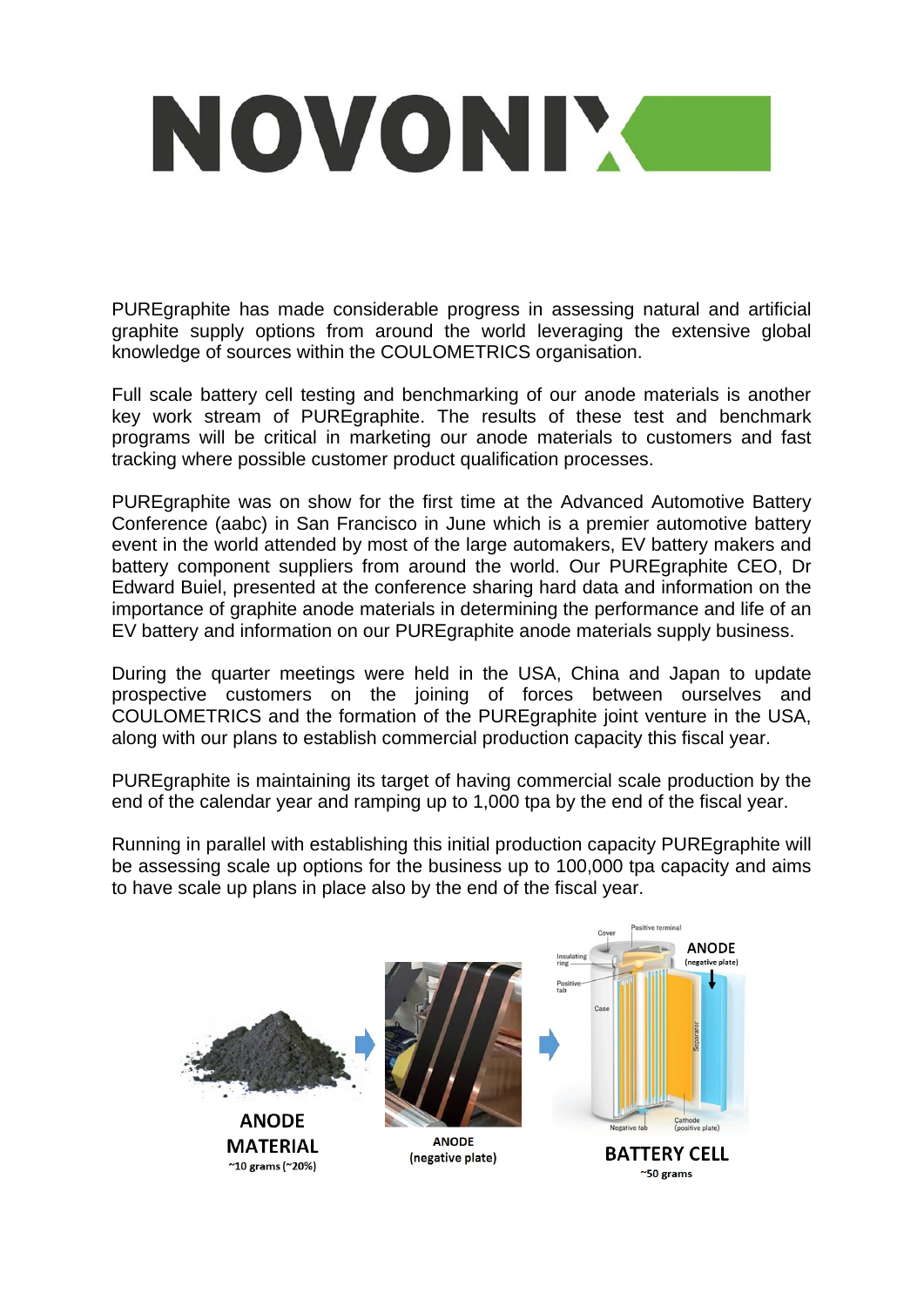

The 100% acquisition of NOVONIX in Canada was completed 1 June 2017.

Co-founders Dr Chris Burns and Dr David Stevens have entered into executive employment contracts with the parent company and have taken part of their compensation in the form of shares in the parent company and as such will continue to lead the NOVONIX business out of North America as CEO and CTO as before.

With 100% ownership, we have moved immediately to accelerate, integrate and expand the NOVONIX business and to leverage the extensive battery-materials expertise of the NOVONIX team, especially Dr Chris Burns and Dr David Stevens to assist with the PUREgraphite anode material joint venture and emerging opportunities.

In the last quarter to 30 June NOVONIX Battery Testing Services Inc., has experienced continued strong demand for its equipment and services with many new customers placing orders and existing customers expanding their use of NOVONIX equipment.

NOVONIX Battery Testing Services Inc., achieved sales and shipping on pace with projected growth targets for the business for this year.

During the quarter NOVONIX Battery Testing Services Inc., released the larger 20A HPC Testing Equipment for sale and installed the first units with a major battery maker in Asia and R&D facility in California. NOVONIX Battery Testing Services Inc. has now entered full production of the 20A systems to have readily available for customers who have already expressed interest in the equipment from discussions or from being an existing customer of the lower power equipment.

NOVONIX Battery Testing Services Inc., also showcased their technology, equipment and services at the Advanced Automotive Battery Conference (aabc) in San Francisco in June.

NOVONIX Battery Testing Services Inc., will be moving to larger premises before the end of the calendar year to accommodate the larger sales volumes and the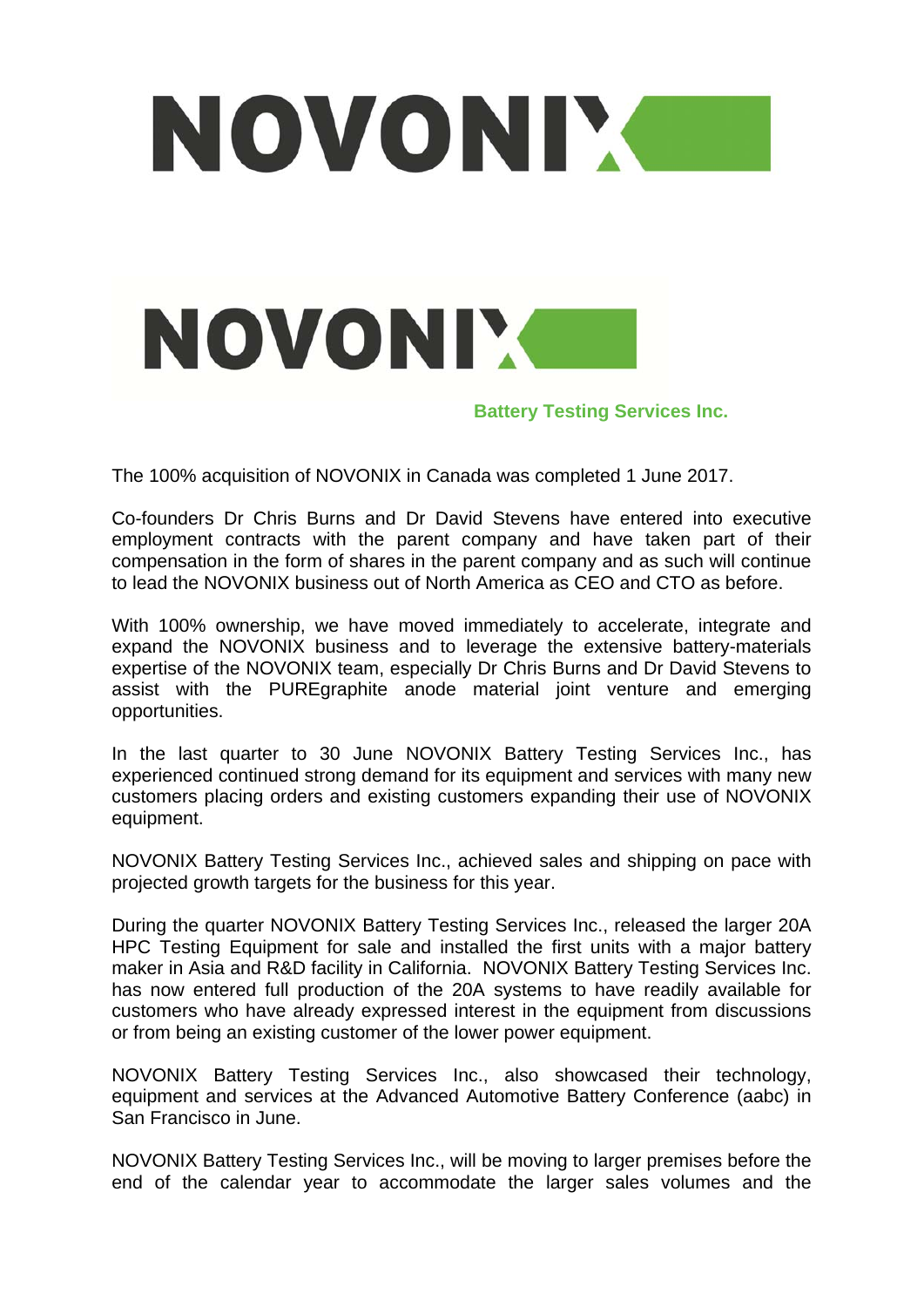# NOVONIX

expansion of the business activities into battery materials development.

**MOUNT DROMEDARY** 

# graphitePROJECT

During the quarter, the company received a request for further information from the Queensland Department of Environment and Heritage Protection in relation to the environmental authority application for the Mount Dromedary Graphite Project.

The company is undertaking further work to satisfy the request for further information including the installation of additional base line water monitoring bores and provision of more engineering data and information relating to our waste rock, tailings and environmental management plans. It is expected that these environmental authority work streams will add another three to four months to the approval process and we are working toward completion by the end of 2017 subject to any unknown issue arising between now and then.

With the PUREgraphite joint venture in the USA moving forward immediately with sourcing artificial and natural graphite concentrates from world markets, the Mount Dromedary Graphite Project is now off the critical path for the NOVONIX business. Despite this, we will be advancing he project approvals as quickly as possible such that the asset can be leveraged commercially and strategically in the future as early as possible.

Land valuations have been completed and meetings have taken place with native title and land owner stakeholders and we are working through appropriate access and compensation agreements with all parties.

Optimisation of the metallurgical flowsheet continues in Brazil with the program being modified to trial a wider range of equipment now available for testing. A five-ton pilot processing program will be undertaken in the next quarter.

A small sample of concentrate has been produced in Brazil and has been shipped to our battery materials development facility in the USA where it is being milled, purified, coated, blended, formed into slurry and manufactured into a lithium-ion battery anode, assembled into a standard full cylindrical battery cell and performance tested. The full test program is expected to take three months.

There was no change to tenement list in the quarter.